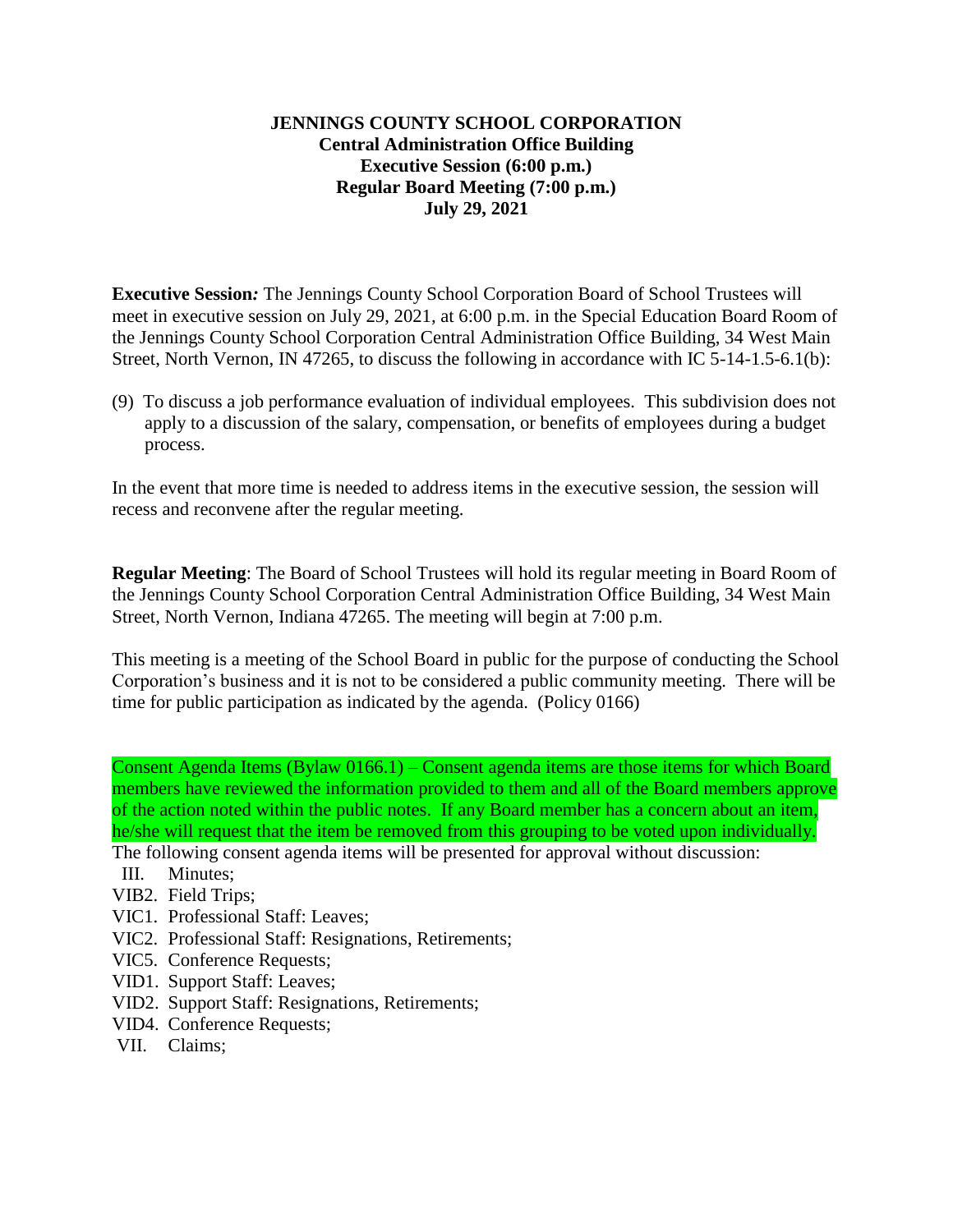Agenda Information Items – Information items are those items that the Board members are given to review. If a Board member wishes to discuss any of these items, he/she will indicate that the item(s) be removed from this grouping for discussion during the meeting. The following information items will be shared with the Board:

## **Agenda**

- I. Pledge
- II. Consent Agenda Items
- III. Minutes of the Executive Session and the Regular Board Meeting of June 17, 2021.
- IV. Community Non-Agenda Items
	- The President will ask if anyone would like to speak on an item not on the agenda.
- V. Old Business
	- A. Property (Policy 7000)
		- 1. City of North Vernon Proposal for Land, Update
- VI. New Business
	- A. NEOLA
		- 1. NEOLA Policy 0164.4, Emergency and Electronic Meetings, Meeting of the Board Defined, First Reading
		- 2. NEOLA Policy 0164.5, Emergency and Electronic Meetings, Member Participation in Meetings Through Electronic Means of Communication, First Reading
		- 3. NEOLA Policy 0164.6, Emergency and Electronic Meetings, Meetings During Declared Disaster Emergencies, First Reading
		- 4. NEOLA Policy 0167.1, Emergency and Electronic Meetings Voting, First Reading
		- 5. NEOLA Policy 0167.3, Public Participation at Board Meetings, First Reading
	- B. Programs (Policy 2000)
		- 1. JCSC Assessment Data Presentation, Inform
		- 2. Field Trips
	- C. Professional Staff (Policy 3000)
		- 1. Leaves
		- 2. Resignations/Retirements
		- 3. Recommendations
		- 4. Permission to post JCHS MTSS and CCR Coordinator (temporary two-year position) – Paid with ESSER III Funds, Approval
		- 5. Conference Requests
	- D. Support Staff (Policy 4000)
		- 1. Leaves
		- 2. Resignations/Retirements
		- 3. Recommendations
		- 4. Conference Requests